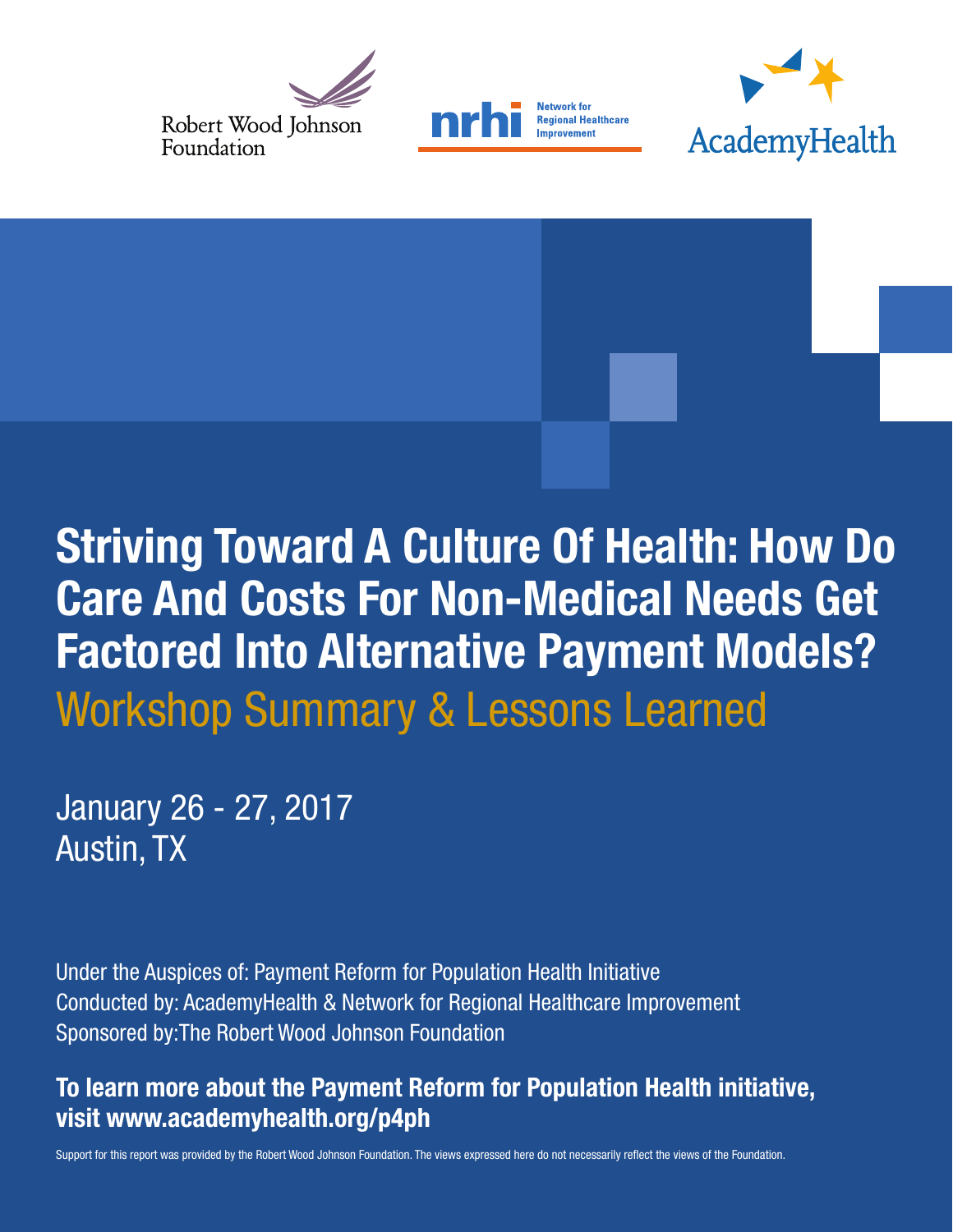## Table of Contents

| Addressing the Social Determinants of Health Through Payment Reform                                                                                                          |
|------------------------------------------------------------------------------------------------------------------------------------------------------------------------------|
| <b>What Is the Opportunity Facing Communities?</b><br><b>Elizabeth Mitchell</b><br>President/CEO<br>Network for Regional Healthcare Improvement (NRHI)                       |
| <b>Introductions of Collaboratives</b>                                                                                                                                       |
| <b>Elizabeth Mitchell</b><br>President/CEO, NRHI                                                                                                                             |
| Jane Brock, MD, MSPH<br><b>Chief Medical Officer and Clinical Coordinator</b><br>Colorado Foundation for Medical Care (CFMC)                                                 |
| Jonathan D. Mathieu, PhD<br>Vice President of Research & Compliance and Chief Economist<br>Center for Improving Value in Health Care (CIVHC)                                 |
| Aaron Truchil, MS<br>Director, Strategy and Analytics<br><b>Camden Coalition of Healthcare Providers</b>                                                                     |
| Lisa Dulsky Watkins, MD<br>Founding member of the Milbank Memorial Fund-supported Multi-State Collaborative<br>Former Associate Director of the Vermont Blueprint for Health |
| Tricia McGinnis, MPP, MPH<br>Vice President, Programs<br>Center for Health Care Strategies, Inc. (CHCS)                                                                      |
|                                                                                                                                                                              |
|                                                                                                                                                                              |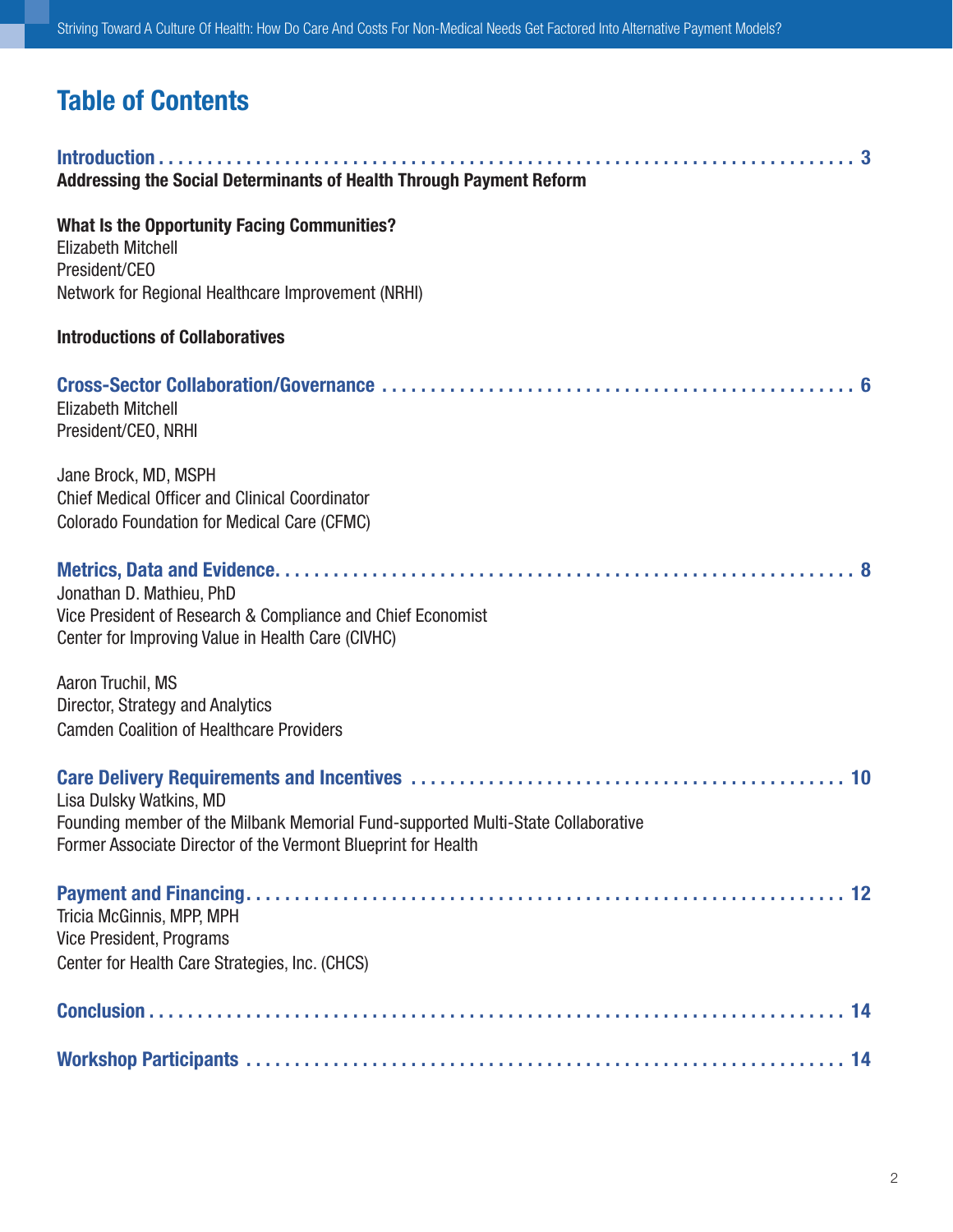## Introduction

### Addressing the Social Determinants of Health Through Payment Reform

In a time of significant health care transformation, many health insurers and health care providers are moving toward payment models based on the quality of care delivered in an effort to attain the Triple Aim of better care, smarter spending, and healthier people. Right now, most of these value-based payment models focus on clinical services and, more specifically, the needs and outcomes of a health care provider's patient panel, a health plan's enrollees, or the purchaser's employee subscribers. Still other payment models focus on a targeted sub-population of individuals with a defined chronic clinical condition, such as patients with diabetes or depression.

As such, payment and financing models are not yet adequately supporting *community-wide*, geographically-based, population health (see side box). The incentives in these models do not yet reward health care providers for creating healthy communities, nor do they incentivize other sectors—e,g., transportation, housing, education—contributing to population health improvements.

As health care organizations continue to move along the continuum of paying for value, not volume, a pressing question is: how might the cost of non-medical support services be factored into alternative payment models to advance population health? How might those non-medical support services impact the overall quality and cost of health in communities? And what are the barriers to progress facing communities?

With support from the Robert Wood Johnson Foundation, AcademyHealth's Payment Reform for Population Health (P4PH) initiative aims to develop a comprehensive understanding of current efforts and successes related to payment reform activities that support community-wide population health improvement. To inform this effort, AcademyHealth collaborated with the Network for Regional Healthcare Improvement (NRHI) to explore challenges and successes related to how health care purchasers, plans, and providers could support strategies for sustainable investment in non-clinical community-wide population health activities.

On January 26-27, 2017, AcademyHealth and NRHI hosted a two-day, highly interactive workshop called "Striving Toward a Culture of Health: How Does Care and Costs for Non-Medical Needs Get Factored into Alternative Payment Models?" This workshop convened five multi-sector teams led by regional health improvement collaboratives (RHICs) to foster shared learning with each other as well as content experts to inform next steps in their own specific community-based collaborative projects. The workshop focused on four key topic areas and the related barriers that potentially influence the conditions and collaborations necessary to support non-clinical community-wide population health services.

This report reflects the discussions had by participants, their shared experiences with the topics and with each other, and the common barriers and facilitators identified in pursuing collaborative community-based population health interventions.

## Defining Health

### Population Health

"Health outcomes of a group of individuals, including the distribution of such outcomes within the group" (Kindig and Stoddart, 2003)

### Determinants of Health

- 10% Physical Environment
	- Environmental Quality
	- Built Environment
- 20% Health Care
	- Access to Care
	- Quality of Care
- 30% Health Behaviors
	- Tobacco Use
	- Diet & Exercise
	- Alcohol Use
	- Unsafe Sex
- 40% Socioeconomic Factors
	- Education
	- Employment
	- Income
	- Social Support
	- Community Safety

Source: County Health Rankings, Population Health Institute, University of Wisconsin-Madison.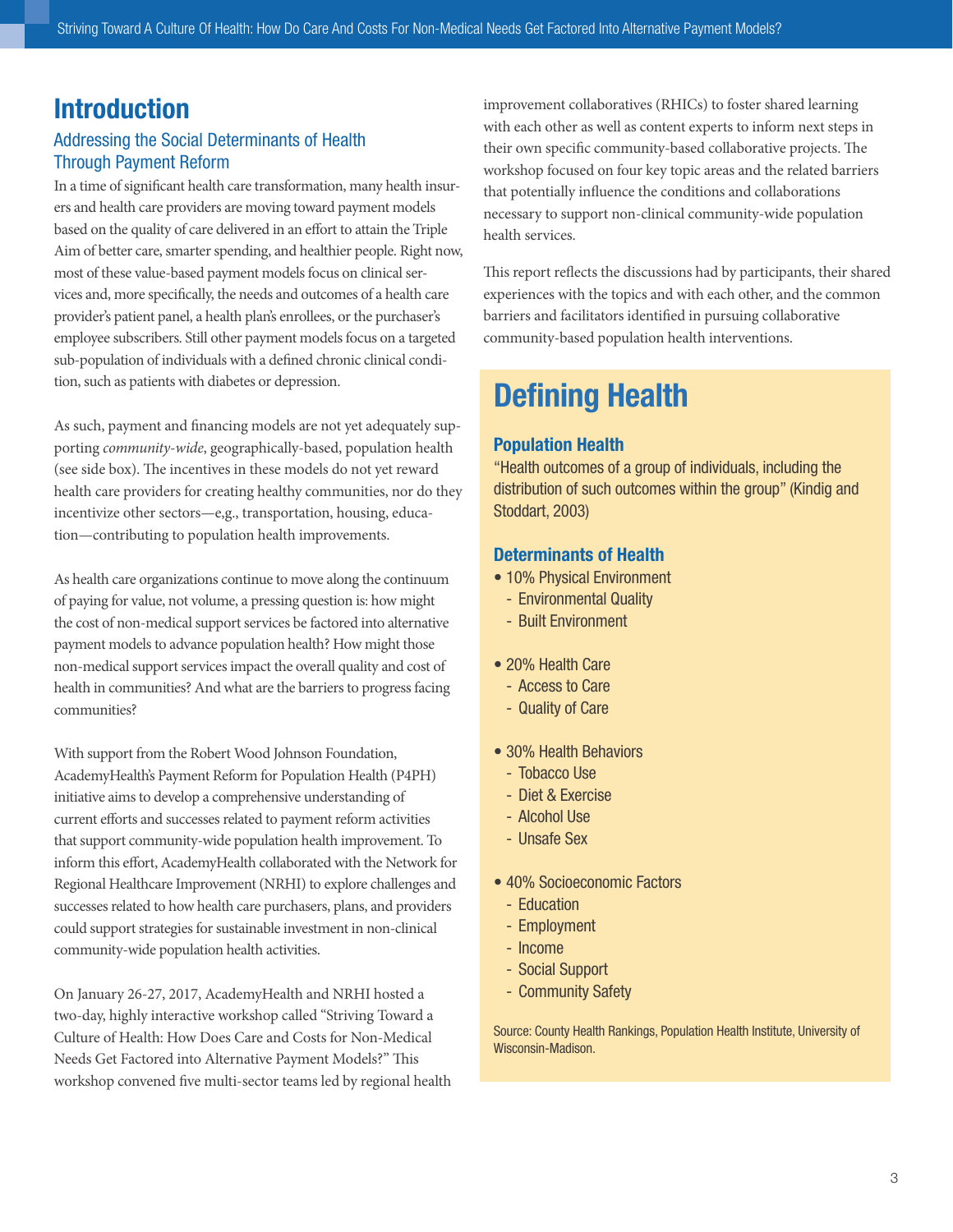#### What is the Opportunity Facing Communities?

Elizabeth Mitchell, President and CEO of the Network for Regional Healthcare Improvement (NRHI), described the problems we are currently facing in health care and the role of financial incentives. We are, in fact, getting what we are paying for—high volume and high priced services that are not achieving health. To change this incentive structure we will need to change our thinking and our payment systems and align across communities and sectors to promote health.

## "In the current system, no one gets paid if people stay healthy. We cannot bring down costs until we restructure the payments and incentives to reward health."

The rising cost of health care is a growing threat for families, employers, government, and the U.S. economy. The money going to health care is coming from investments in what could promote better health. Ten years of U.S. wage growth has been lost to health care cost increases and more families are losing their discretionary incomes for housing, food and recreation to outof-pocket health care expenses. Though the national debate has focused largely on insurance coverage and access, recognition is growing that coverage will not be affordable unless health care is affordable. And keeping people healthy will require redirecting our investment outside of the health care system. Savings from health care could be reallocated upstream to pay for non-medical support services to advance health.

The Medicare Access and CHIP Reauthorization Act of 2015 (MACRA) was passed with bipartisan support and promises to fundamentally change the way the United State evaluates and pays for health care. It includes specific provisions to help build community-wide payment models, creates the Physician-Focused Payment Model Technical Advisory Committee (PTAC) to vet alternative payment models (APMs) from the field, and encourages aligned multi-payer approaches. To the extent MACRA creates incentives for the health care system to become accountable for cost and outcomes, *it creates an opportunity to change payment systems to promote health.* To achieve population health, we will need to seek out new community partners, relationships, and care models.

## Participating Regional Health Care Improvement Collaboratives (RHICs)



The Network for Regional Healthcare Improvement (NRHI) is a network comprising more than 30 regional health improvement collaboratives (RHICs) and three state-affiliated partners. RHICs are non-profit, multi-stakeholder organizations working in regions and collaborating across regions to transform the health care delivery system and achieve the Triple Aim.

The RHICs are accomplishing this transformation by working directly with physicians and other health care providers, provider organizations, commercial and government payers, employers, consumers, and other health care related organizations.

Teams from five communities were invited to attend the workshop and participate in interactive sessions focusing on issues related to addressing non-clinical needs within the health care payment system. With representation from diverse communities spanning the country, these five teams worked together closely, sharing experiences and grappling with tough questions. A description of each community's project is below:

• Community First in **Hilo, HI** is developing a new payment model for emergency department (ED) services that includes a "retainer" to help cover fixed costs while reducing per visit fees, thereby eliminating incentives to provide more ED visits than appropriate. Coupled with this approach is the development of a medical home for high-needs/high-cost patients to link them to food, shelter, home health supports, and transportation, as needed.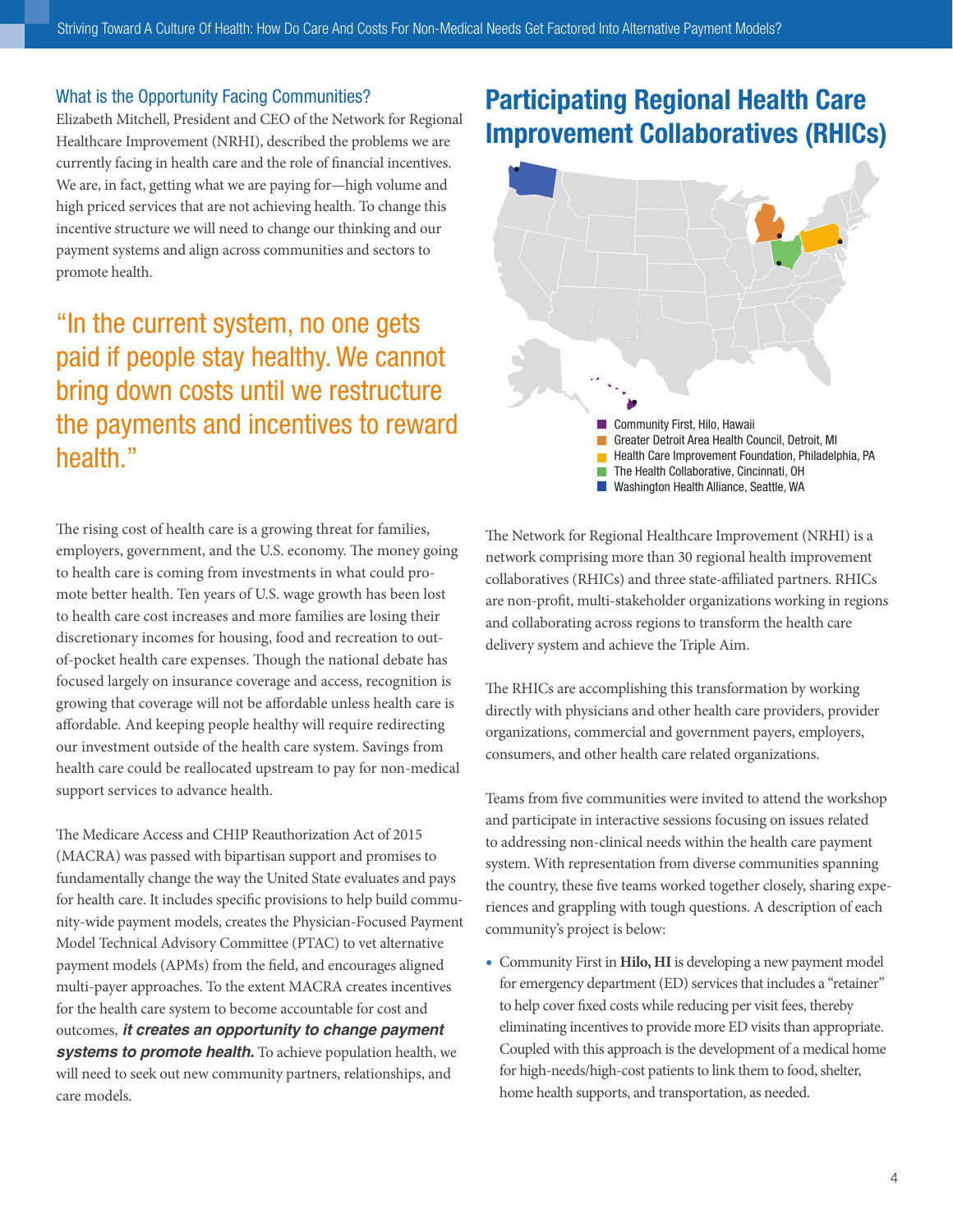- The Healthcare Improvement Foundation in **Philadelphia, PA** will incorporate a tool to help identify patients with food insecurity and test interventions to improve access and referrals to community resources, programs, and services. The team will consider how to incorporate related costs for non-medical needs into payment models.
- **Washington State's** Washington Health Alliance will focus on the connection between stable housing, health, and health care. While this effort is currently part of Washington's §1115 Medicaid waiver, the team is exploring scenarios related to governance, decision-making, and funding that is not dependent on state or federal funds.
- With **Cincinnati, OH** being one of the Comprehensive Primary Care Plus sites, the Health Collaborative will focus on how to connect hospitals and primary care providers to communitybased resources as they address social support needs. The team is considering various strategies for payment reform.
- The Greater Detroit Area Health Council of **Detroit, MI** will focus on aligning health sector services, programs, activities, and community development sector investments. Under this project, leveraging health system and banking industry obligations related to community investment will be a critical component of a financing approach.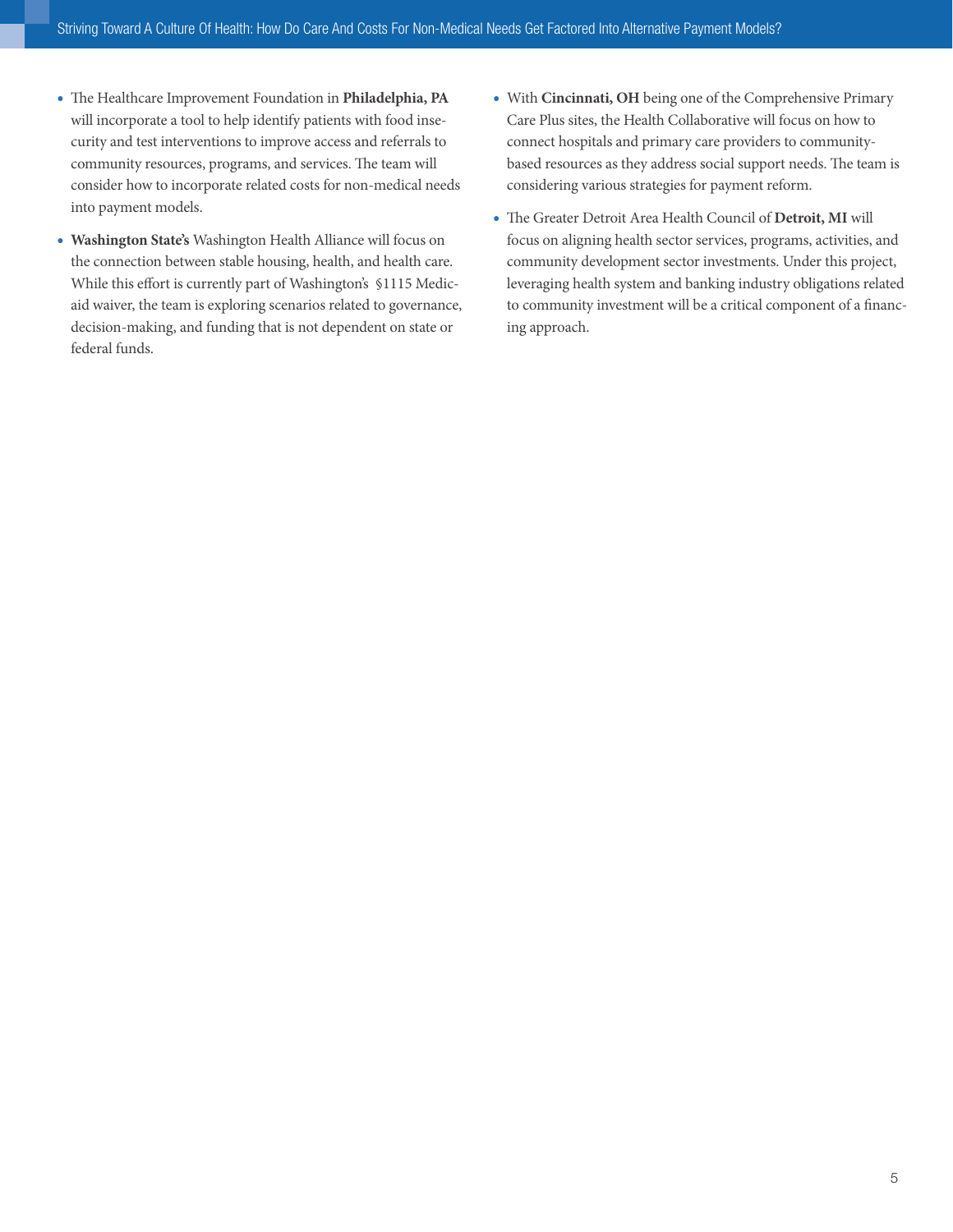## Cross-Sector Collaboration

#### Trusted Convener and Governance

This session, led by Jane Brock and Elizabeth Mitchell, discussed collaboration across sectors and the **role of a trusted convener and its governance structure** in effectively managing a collaborative community partnership focused on population health interventions.

A community-wide population health intervention's success can hinge on the strength of the multi-sector partnership and its structure. A trusted convening organization, represented by diverse community partners from social services, health care, and public health sectors, can be a catalyst— helping to identify and align interests and foster investment in community population health interventions. A trusted convener, agreed upon by community partners to serve as the organizing entity, can foster relationshipbuilding and facilitate the management of a community-wide population health intervention.

If structured appropriately, it can serve to ensure equitable and productive participation among multi-sector partners. However, inequitable power dynamics can lead to mistrust and misaligned interests. This mistrust can further challenge the task of building a multi-sector partnership and establishing a governance structure, which can all contribute to ultimately unsuccessful collaborations.

Many questions arose among participants when considering the role of a trusted convener and establishing a governance structure. Two primary components were identified when describing the role of a trusted convener:

- Organizational issues (e.g., identifying partners, decision-making approach)
- Structural issues (e.g., management structure, key functions)

Health care systems and community social service organization participants cited an interest in understanding best practices for establishing a trusted convener and governance structure that can ensure equitable and productive participation among partners across sectors.

### Key Barriers

There are several critical components that, if not recognized and addressed, could limit the effectiveness of the trusted convener and undermine the success of the collaborative's intervention. Understanding who or what the "right" convener for the community—based on the landscape and health care market—is a critical first step for success. The convener must also be adept at reconciling the tension

## Understanding the Issues: Trusted Convener

### **Organizational**

- How are all multi-sector community partners identified?
- How much time and energy should be spent on establishing governance?
- How are collective decisions made?
- How to come to agreement across partners who may have different expectations?

### **Structural**

- Who is the entity? How is that entity selected?
- What is the management structure?
- What internal workforce capacity is needed?

between work on governance and work on interventions. This means being able to differentiate and equally support both organizational efforts of the convener itself and efforts to address and implement the intervention the convener coordinates. Another persistent challenge is identifying sustainable financing for the convener and the interventions. Many efforts supported by grants or other unsustainable financing sources run the risk of losing support if the grant is not renewed or funding priorities change. Finally, determining the needs of the convener's internal workforce capacity (e.g., staffing and analytic capabilities), and establishing accountability and transparency (i.e., decision-making approach, value proposition, etc.) are critical components for the success of the trusted convener.

### Session Learnings

- Recognize all partners' diverse viewpoints/perspectives, regardless of respective power.
- Identify common interests.
- Build trust in each other and the convener.
- Find and foster a community voice/ownership of the efforts.
- Exhibit adaptive leadership qualities.
- Utilize community organizing principles.
- Demonstrate effective communication practices.
- Separate form (i.e., who is the convener) from function (i.e., what the convener does).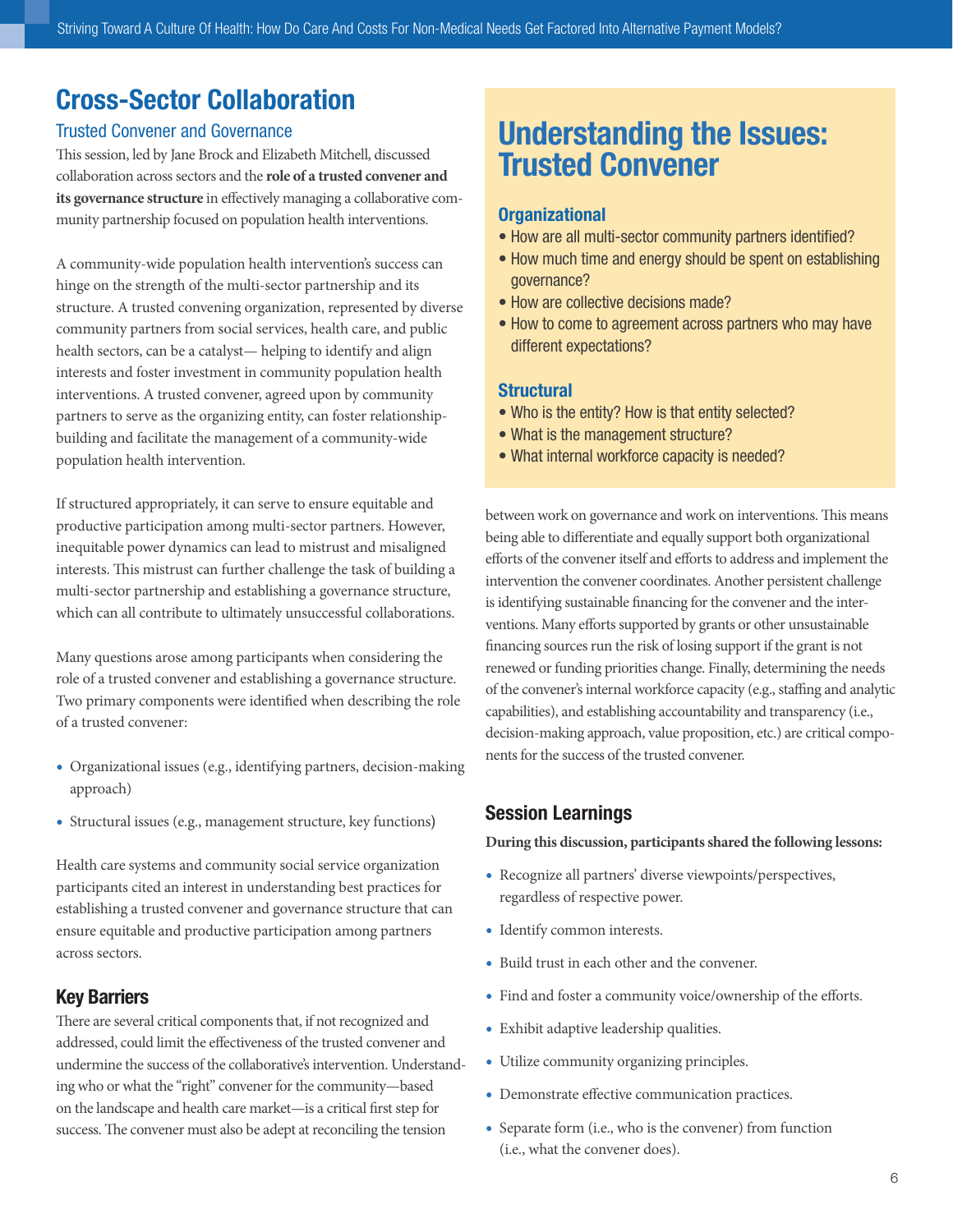On Day Two of the workshop, each collaborative RHIC team had an opportunity to meet with each of the topic-based experts to address specific issues with respect to convening a partnership and designing and/or implementing their payment reform effort. The following are examples of such challenges and approaches to solutions regarding cross-sector collaboration and governance.

#### **Community First – Hilo, HI**

Community First began the session by reviewing their strengths (e.g., established community consensus, identified community champion, and leaders from multi-sector partners to ensure collective buy-in and a singular, unified voice). They then identified challenges and outlined tasks to address those needs.

- **Challenge:** Community First recognized there were gaps in partners (i.e., emergency medical services [EMS]) that can assist in addressing needs of returning ED patients that are lacking a physician.
- *Solution***:** Engage EMS and paramedicine team of providers that make interim follow-up visits to frequent fliers (i.e., frequent EMS users that are identified as potentially avoidable ED users).
- **Challenge:** Community First could list off all the partners that they have received "buy-in" from, but there was no established structure that identified partner leads and roles they could share when speaking with potential new partners, including the community at large and state agencies.
- *Solution***:** Create a governance organization chart.
- **Challenge:** Community First recognized a need for broad understanding and education on the value of addressing social determinants of health, the negative impact of the unmet nonmedical needs on the community and potential opportunities to treat these unmet needs through a PCMH clinic on the campus of their community's sole medical center.
- *Solution***:** Develop a shared understanding through on-going collaborative meetings, and creation of a "business case" (i.e., costbenefit) document that outlines the data on frequent ED users without primary physician, hospital revenue loss, and calculated savings in the creation of the primary care clinic.

## **The Health Care Improvement Foundation (HCIF)**

### **– Philadelphia, PA**

- **Challenge:** HCIF discussed a number of workgroups and opportunities related to this effort resulting in an overlap of initiatives—several team members raised the issue that many nonprofits and community-based organizations are participating in similar workgroups formed by the city public health department or stakeholders responding to federal and state funding opportunities (often made up of the same individuals) to work on these same issues.
- *Solution***:** Together, the team noted it would be useful to "plug into" and align with community-based workgroups and committees working on similar issues in order to streamline efforts.
- **Challenge:** While HCIF noted the significant progress made to get key players in the community to engage in this planning process and agree to implement components of the intervention, team members noted the continued need to "make the case" to their internal leadership and also remind themselves of the overarching purpose of this project.
- *Solution***:** Drawing on her experiences with the techniques of community organizing, this session's facilitator, Dr. Jane Brock, suggested that team members work on crafting a personal narrative that can be used to explain to both internal and external stakeholders the connection and reason they are engaging in this work.

#### **Greater Detroit Area Health Council (GDAHC) – Detroit, MI**

- **Challenge:** Members of the GDAHC RHIC discussed several issues related to an existing Convergence Workgroup (CWG), including the decreasing energy and accountability among workgroup members.
- *Solution***:** Continue to promote and build on the Alignment for Health Equity and Development (AHEAD) platform whereby stakeholders who historically compete with each other for isolated grants come together and work collaboratively.
- *Solution***:** Formalize structures and roles among Workgroup members to increase accountability and reenergize the mission and vision of the group.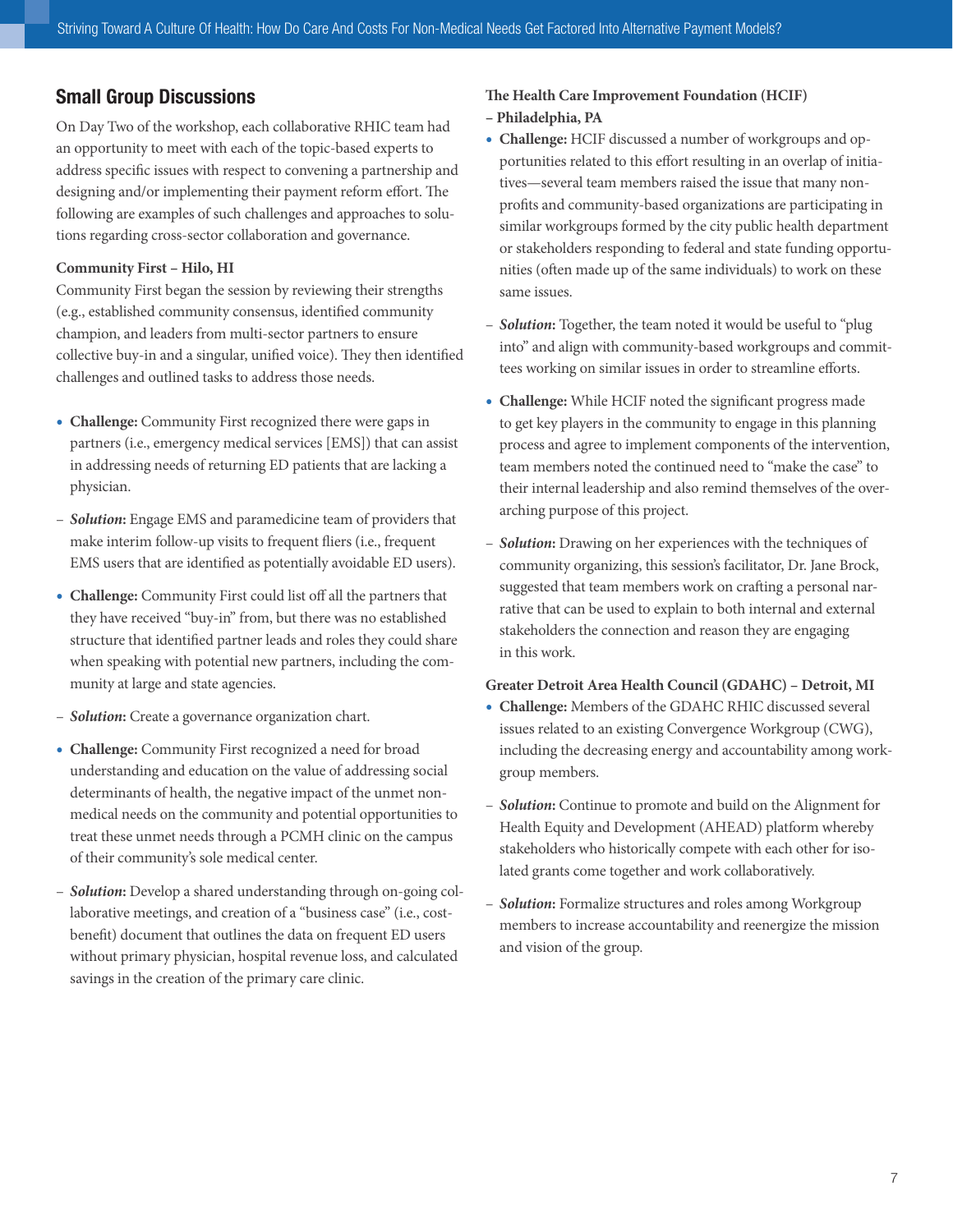## Metrics, Data and Evidence

### Measuring, Sharing, and Building Infrastructure

In this session, Aaron Truchill and Jonathan Mathieu prompted workshop participants with the following question:

## What must be considered when addressing the data and population metrics needed by organizations seeking to support improvements in population health?

The need to support sufficient data infrastructure across health care systems and community social service providers is an important step in measuring and improving population health. Health care systems have shown increasing interest in investing in non-clinical population health supports, with some systems (i.e., health care delivery systems and health plans) developing partnerships with social service providers in their communities (e.g., collaborations with local housing authorities, homeless shelters, food banks, and employment centers, among others). Others recognize the importance, but have yet to test the waters. No matter their place along the spectrum, health care systems face certain barriers as they strive to measure, evaluate, and improve upon these joint efforts to improve population health.

Recognizing the importance of data in their collaborative efforts, health care systems and community social service organizations cited an interest in understanding best practices for establishing, governing, and evaluating successful data-sharing partnerships across sectors.

### Key Barriers

#### **Data Measures**

Data collection and analysis efforts within the health care system often focus solely on measures of cost and utilization rather than social determinants of health, making it difficult to identify population needs and measure progress. Clinical-community collaborations need to supplement administrative and clinical data with non-clinical data to provide a rich illustration of a person's needs and to better understand the health of a community.

## Understanding the Issues: Metrics, Data and Evidence

- How should health care systems and community social service providers begin the process of collecting, sharing, and analyzing data?
- What are the key components of a successful data-sharing partnership?
- What entity is the most suitable to receive, analyze, house and report out data/information?
- What problems are communities trying to solve using the data?
- When should organizations "build versus buy" their own tools and platforms for data integration?

#### **Data Sharing**

Health care systems and their community-based partners often hesitate to share data across sectors due to lack of trust, and tend to lack common data definitions for specific measures which limits collaboration opportunities. They also face technical interoperability as well as legal/privacy challenges when attempting to integrate data sets such as electronic health records and claims data, which collectively limits the ability to share, integrate, and analyze data for a common purpose.

#### **Data Infrastructure**

Health care systems and their community-based partners often lack the financial resources necessary to make investments in the health information technology and workforce needed to build and maintain collaborative data efforts. In addition, they can be resistant to being the primary investor in these efforts and assuming the majority of the costs. There is also frequently a knowledge gap regarding the selection of adequate data-sharing platforms to support collaborative efforts.

### Session Learnings

- Ground efforts to collect and use data within a shared understanding across partners of what fundamental goals all are trying to achieve and why.
- Use available data as an acceptable starting point in order to set the stage for larger-scale projects (e.g., if you have claims data, start with that; if you have clinical data, start with that).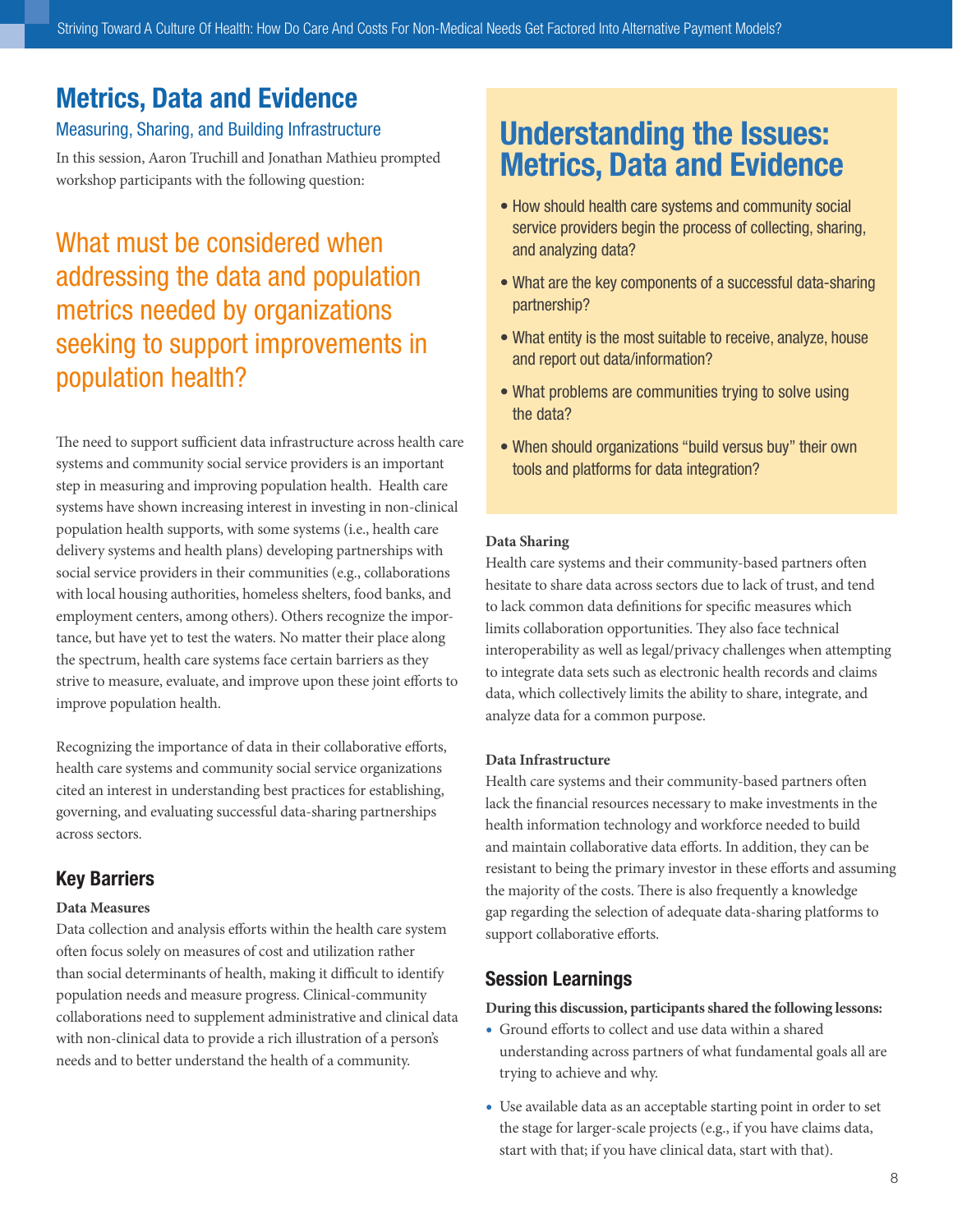- Stay pragmatic and realistic when establishing expectations between partners.
- Identify the most effective data platform for collective use that includes key elements such as identity management between partners, a shared set of data definitions, and a user-friendly interface.
- Establish a governance process for data collection, sharing, and analysis between partners.
- Identify a target population that lends to short-term results (i.e., low-hanging fruit) in order to build momentum.

On Day Two of the workshop, each collaborative RHIC team had an opportunity to meet with each of the topic-based experts to address specific issues with respect to convening a partnership and designing and/or implementing their payment reform effort. The following are examples of such challenges and approaches to solutions regarding data and metrics.

#### **Community First – Hilo, HI**

In partnership with Community First, the Hilo Medical Center provided assistance with data analytics, helping to identify the top 200 emergency department super-utilizers, which formed the initial target population for their primary care medical home (PCMH) intervention.

- **Challenge:** Community First wished to understand which data metrics are the most relevant to demonstrate the intervention's effectiveness and how best to design an evaluation.
- *Solution***:** Start simple.
	- Consider a pilot of 20 patients to look at the different characteristics.
	- Create two to three graphs that easily illustrate a compelling reason for targeting identified group. Avoid being overwhelmed by expensive software systems; a spreadsheet can generally suffice in the beginning.

#### **Washington Health Alliance – Seattle, WA**

• **Challenge:** The Washington team acknowledged the importance of having adequate data to better understand causes of their housing issues and determine capacity before they can move toward developing clinical-community integration solutions.

Many sources of housing data are currently being collected and the group agreed to focus on leveraging current measures and collected data sets.

- *Solution***:** The following next steps were proposed:
	- Identify the current program measures from all sources (i.e., identify list of all measures collected from all relevant sectors and determine if avoidable hospital admissions or inappropriate avoidable Emergency Department visits is a better measure);
	- Inventory the available data sources (e.g., housing data currently being collected by the county, Regional Health Needs Inventory, Department of Corrections, Continuum of Care programs [COCs], Accountable Communities of Health, hospital emergency rooms, mandatory and voluntary All-Payer Claims Databases [APCDs], clinical data repositories); and
	- Assess current measures and match to goals (i.e., take the "single person" approach to evaluate the value of measurement, determine related incentives for each stakeholder group, and identify any Housing and Urban Development [HUD] rules that may interfere with proposed solutions).

## **The Health Care Improvement Foundation – Philadelphia, PA**

During the discussion, HCIF recognized the importance of data in all aspects of the project, including the screening, referral, and evaluation process. Use of data and information systems for the referral component of the intervention (i.e., the connection and referral of an individual who has been identified as food-insecure to community-based food resources like a food pantry) rose to the top as a key issue among the team members:

- **Challenge**: HCIF team members discussed how to leverage the multiple referral systems that already exist in the Philadelphia area. Several members noted it may be useful to build upon a system like the United Way's 2-1-1, or tools such as Healthify, to connect individuals with the appropriate resources. In addition to selecting a referral system, the task of maintaining and ensuring a "closed loop" (i.e., verifying that an individual received food assistance), and monitoring the overall quality of the resource were also important factors to consider.
	- *Solution*: Evaluate the potential utility in building from the existing 2-1-1 system versus exploring alternative systems such as those used by session facilitators Aaron Truchil and Jonathan Mathieu.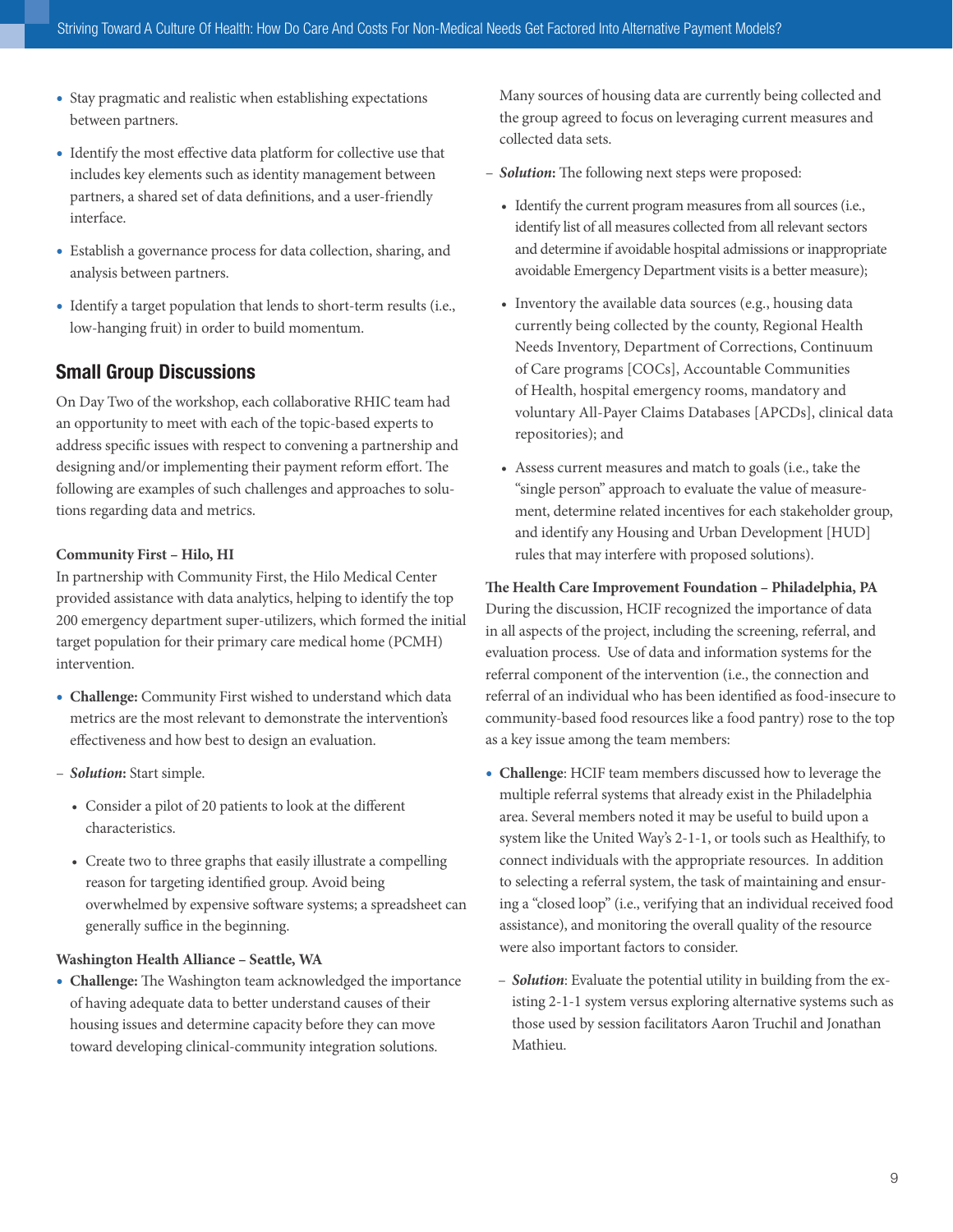## Care Delivery Requirements and **Incentives**

### Transforming Care Delivery

This session, led by Lisa Dulsky Watkins was framed around lessons learned in the last decade from transforming care delivery in Vermont, particularly in primary care, and spurred discussion on how that care delivery model could be expanded and supported to connect non-clinical community services into those clinicallyfocused models. Watkins posed two essential questions that RHICs should tackle as multi-sector teams in terms of redesigning how care is delivered:

## 1. How do you collect and present data that are credible, demonstrative and easily digestible by funders?

## 2. What type of enhanced mechanism for communication should be employed in order to achieve this?

Workshop participants discussed many issues that should be considered by collaborative partners when addressing multi-sector clinical and non-clinical care delivery integration. Establishing mutual understanding of how care is currently delivered among partners in a community – as well as who the key providers are – was integral to the conversation.

### Key Barriers

Accountability is an incredibly important factor to consider in care delivery integration. The issue of how/should health care providers be held responsible for outcomes outside of their clinical control is a challenging one. It is critical for collaborating partners to recognize and appreciate the power dynamics that affect the success of the collaborative relationships, as they can serve as both negative and positive factors. It is also important to bring and consistently keep everyone at the table to ensure the community voice is recognized. Finally, the importance of community-based organizations and social service providers understanding if they can meet needed capacity resulting from increased referrals to address newly identified gaps and patient needs cannot be understated. To be successful, they must always ask the basic question: Is the quality of the services being delivered sufficient?

## Understanding the Issues: Care Delivery Integration

- Need to understand how health care and social services currently are delivered among the partners/ community– who are the key providers?
- What are the key care delivery interventions?
- How can social services be integrated and coordinated?
- How can you ensure the quality/capacity of social services?
- What are the desired shared outcomes/goals?
- Should social services organizations be financially at risk for performance?

### Session Learnings

- Start small. Identify practical interventions and data collection activities to build trust and demonstrate proof of concept to those participating in the collaborative.
- Invest in the planning process by equally involving health care and non-health care sector decision makers. Start with agreement on where to focus.
- Continue ongoing engagement to ensure commitment and leadership of collaborative partners.
- Ensure data collection and analysis is credible for the intervention's proof of concept by making it straightforward and consistent.
- Collaborative partners should coordinate related programs to make use of existing data tools, which can create momentum.
- Use social determinants of health screeners to link individual needs with community services.
- Involve all collaborating partners in key decision-making.
- Engage all payers to ensure care coordination is a "utility" for total community (i.e., limit "free riders").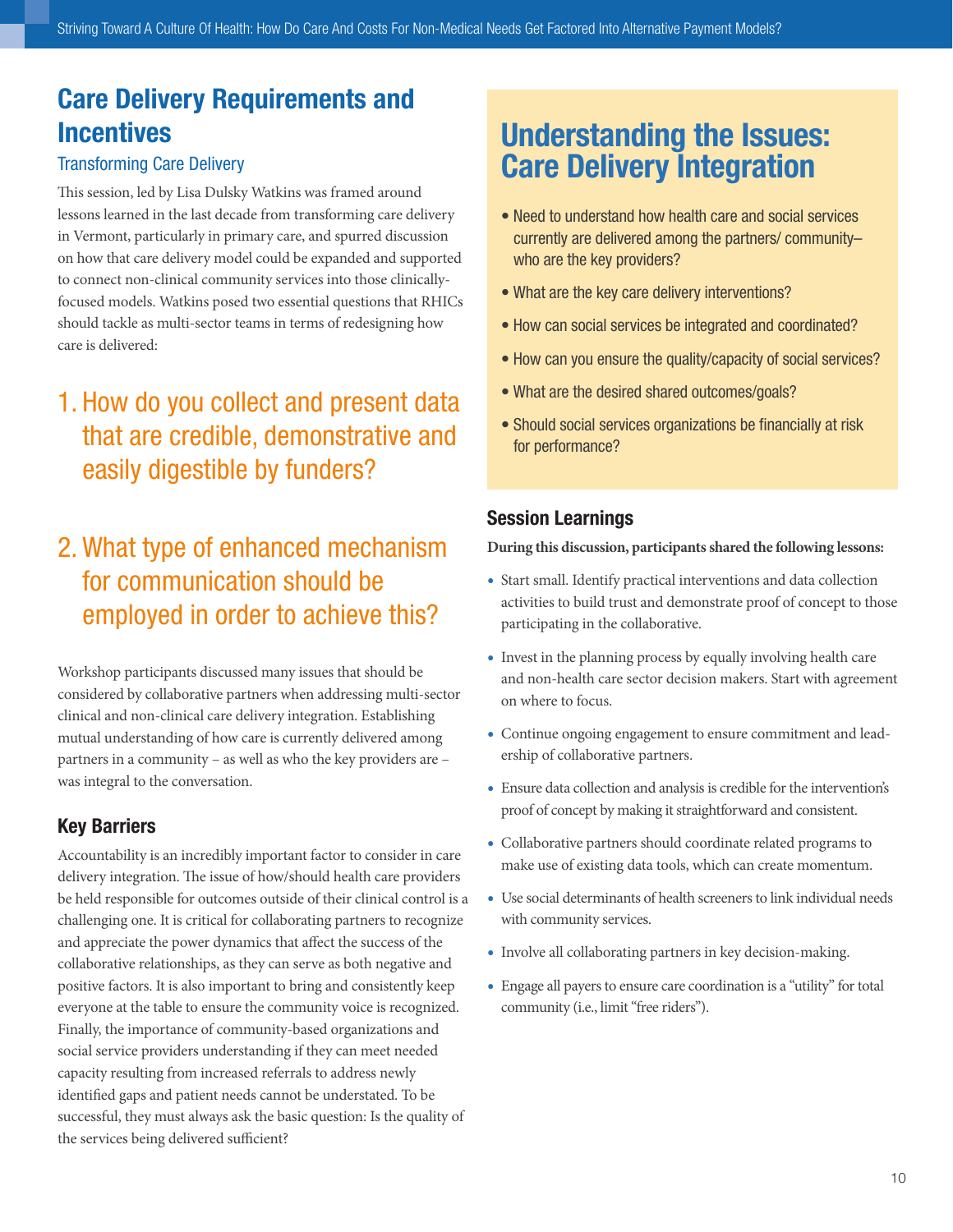On Day Two of the workshop, each collaborative RHIC team had an opportunity to meet with each of the topic-based experts to address specific issues with respect to convening a partnership and designing and/or implementing their payment reform effort. The following are examples of such challenges and approaches to solutions regarding care delivery transformation.

#### **Community First – Hilo, HI**

Community First has broad community buy-in across the health care and non-health care sectors, including the sole hospital, the largest physician group, the dominant health plan, the State Medicaid director, and community-based social service organizations. They also have a strong "community champion" to help build trust in a community where medical providers have a history of miscommunication and "baggage" from the past.

- **Challenge:** Community First noted that care models across health plans must be aligned, but there needs to be a collective understanding about who is designing the models. Functional data integration across systems is needed to allow social service organizations, such as the local aging agency, to easily identify the "jurisdiction" of the patient and prevent duplication of services.
- *Solution***:** Unite the payers at the table and find consensus on coordinating care coordination. Also, engage housing and aging agencies to address data integration issues and facilitate data sharing.

### **Greater Detroit Area Health Council (GDAHC) – Detroit, MI**

- **Challenge:** In discussing the AHEAD project, members noted that a continuous challenge of the project is to build a healthy community that benefits the people in culturally competent ways and address the fact that creating and sustaining healthier habits is difficult in communities that lack social services needed to support and improve health.
- *Solution***:** GDAC found it difficult to collectively apply for community improvement and development grants that acknowledge cultural competency, empower people in the neighborhood, and utilize their members to implement them.
- **Challenge:** GDAC found it difficult to coalesce around areas of greatest need to deploy limited resources efficiently and effectively.
- *Solution***:** Create inventories of programs and services of health care, community development, and organizations currently active in the neighborhood(s).
	- Demonstrate ways these organizations can better align their programs, services, expertise, and other resources to improve community health and development.
	- Identify priorities, drawing upon the synergy of the alignments achieved, that may become a common focus of the aligned partners.
	- Identify metrics, collect data and report.
	- *Solution*: Use AHEAD as a case study on ways to collaborate successfully on population health.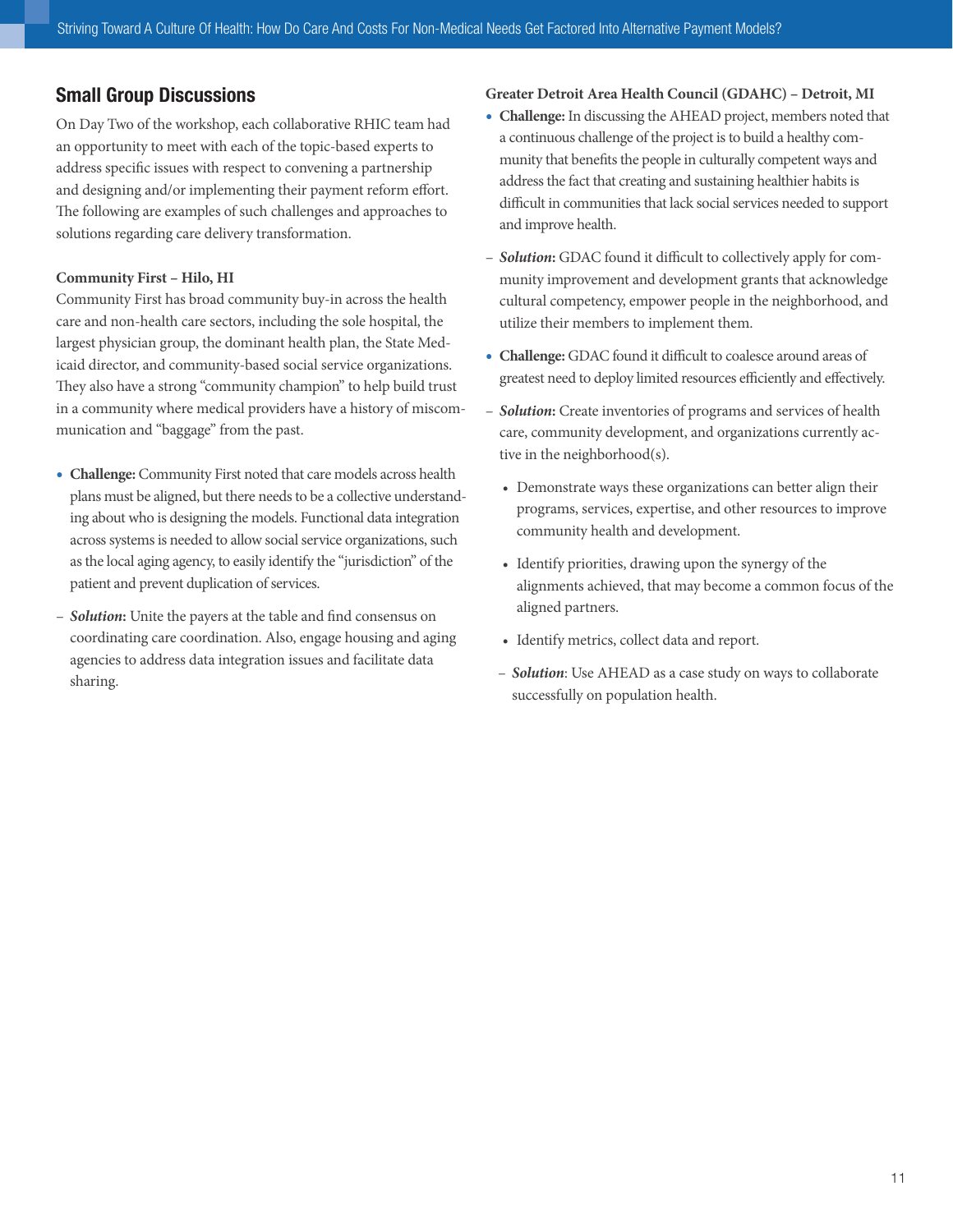## Payment and Financing

### Value-Based Payment and Population Health

Concluding Day One of the workshop, Tricia McGinnis led participants in discussing the many issues related to the payment and financing of non-clinical population health interventions. Payment and financing is a substantial barrier that greatly influences a health care system's consideration to invest in non-clinical population health. While health care systems recognize the value of providing wrap-around social support services that can benefit their patients, beneficiaries and community's overall well-being, these health plans and providers are uncertain how to use the payment system to support such linkages.

At this workshop, health care systems and community-based organizations expressed an interest in understanding how to sustainably finance non-clinical interventions using health care resources as well as how to fund the trusted convener tasked with facilitating the community-wide effort. In addition, participants wished to learn how each partner in the collaboration could share in potential savings based on their proportionate investment/role in the intervention.

### Key Barriers

Participants expressed and discussed at length several barriers relating to payment and financing. For example, the need for analyses of promising upstream investments with short-term return-on-investment (ROI), understanding how systems can reconcile up-front investments with longer-term ROI, as well as the need to differentiate (and appreciate distinction) between financial ROI and "social" ROI were all cited as major barriers. Again, the issue of accountability comes into play, specifically the need to understand how to measure accountability based on providing services to individuals (e.g., *screening for* and *coordinating of* social services) vs. outcomes for community-wide populations. There is also the need to identify *who* and *how* much should be paid for *what* action/outcomes, such as exploring shared-risk models between health care sector and non-health care sector partners. Affected parties must be educated about and understand how alternative payment models actually determine payment for the rendered service, as well as how savings generated from population health investments might be recaptured in order to support a continuous cycle of reinvestment that sustains these interventions.

## Understanding the Issues: Payment and Financing

- How can payment for community investments be appropriately linked to outcomes measures? Can health care organizations be held responsible for individuals and activities outside its four walls?
- How can the payments flow between health care systems and social service organizations?
- How can communities determine how much funding should/ can be shifted from clinical services to social services?
- How will the intervention be sustainably funded? What source of funds will be used?
- How can health systems differentiate between/ align financing coming from core operational dollars, community benefit dollars, and premium/ provider reimbursement dollars?
- What level of evidence is "sufficient" to demonstrate the value proposition of funding both the trusted convener and intervention(s)?

### Session Learnings

- Leverage and align existing payment models and measures as a starting point when exploring a population health intervention.
- Identify those payment models that best serve the collective partners' needs and capacities.
- Recognize other funding sources may be collectively aligned and used (i.e., funding from multiple sectors; other types of funding from the health care sector like community benefit dollars).
- Explore innovative Medicaid financing changes currently under consideration/development that could support these efforts.
- Start small, but be sure to use evidence from pilot programs to provide support and scale up the intervention. It is valuable to:
	- Identify and prioritize the few population health interventions that offer positive ROI;
	- Use existing data and basic analyses to begin; and
	- Include qualitative data and storytelling to illustrate the value in reinvestment and rebalancing of funds.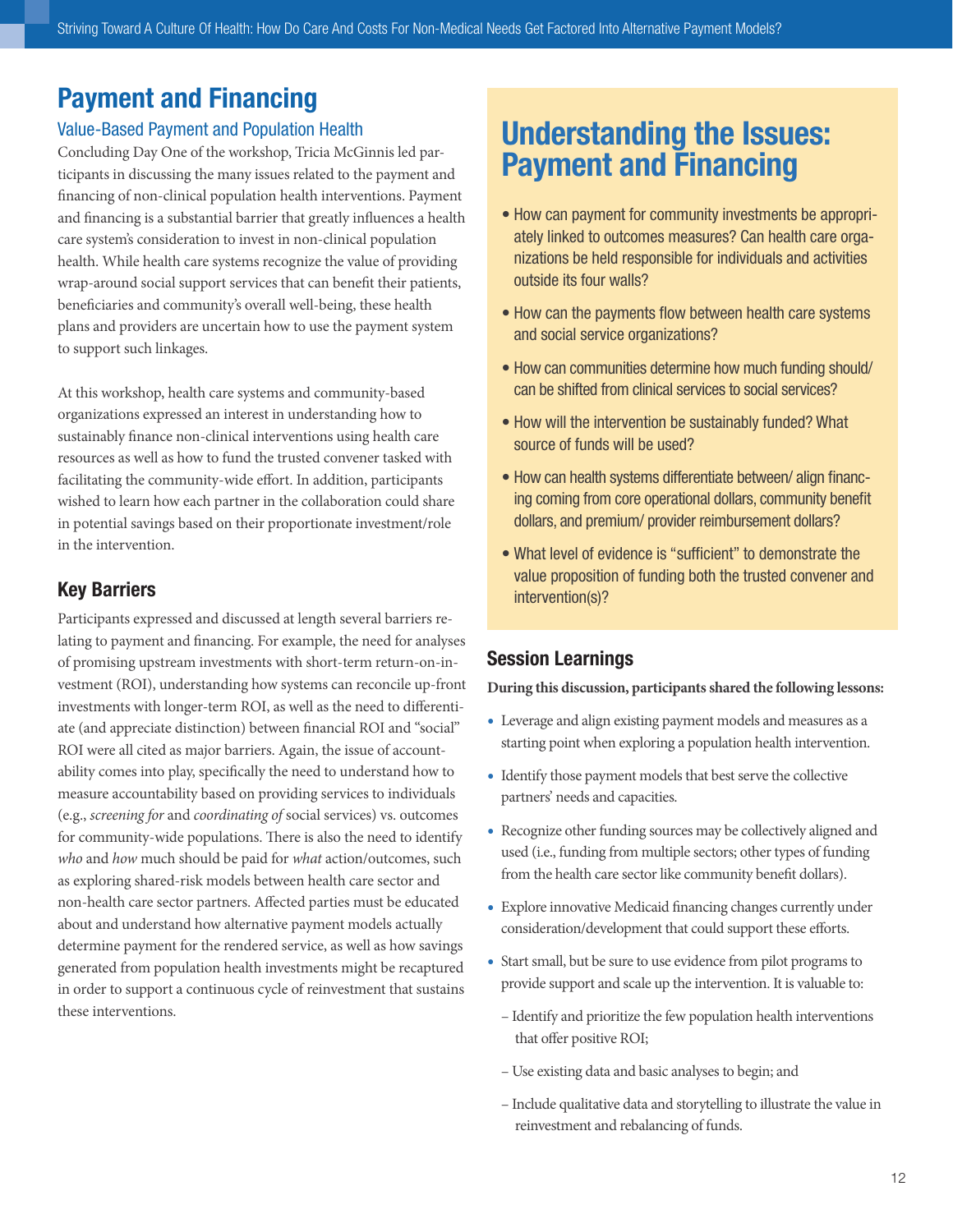On Day Two of the workshop, each collaborative RHIC team had an opportunity to meet with each of the topic-based experts to address specific issues with respect to convening a partnership and designing and/or implementing their payment reform effort. The following are examples of such challenges and approaches to solutions regarding payment and financing.

#### **The Health Care Improvement Foundation – Philadelphia, PA**

HCIF recognized the importance of planning for long-term sustainability of the intervention within the health care system and supporting community resources. The team discussed that, at this point, many health systems involved in this intervention are contributing the staff resources needed for the screening process on a pro bono basis because of the importance of the initiative.

- **Challenge:** Health care systems and other partners are interested in ways to reimburse or find sustainable funding for the time staff spend screening and referring patients to food resources within the community.
- *Solution***:** While no immediate solutions were presented, the team noted this would be an important consideration moving forward.

#### **Community First – Hilo, HI**

Community First has upfront financial commitments from both the Hilo Medical Center in building the PCMH, and their largest local health care plan, HMSA, in providing data and committing to design alternate payment models.

- **Challenge:** Community First has gaps in funds for ongoing PCMH operations.
	- *Solution***:** Explore Hawaii Medicaid's interest in implementing a Health Homes program (Section 2703) that would allow Medicaid managed care organizations to leverage a two-year enhanced payment to providers for comprehensive care management and for connecting patients with multiple chronic conditions to social determinants of health resources.
		- Leverage other federal funding opportunities, such as the Centers for Medicare and Medicaid Services' (CMS) Comprehensive Primary Care Plus (CPC+) advanced PCMH model program.
		- Explore acceptable return-on-investment (ROI) analyses (i.e., measurement and timeframe) to help with the business case needed to rationalize ongoing funding.

#### **The Health Collaborative – Cincinnati, OH**

The Health Collaborative has an established history as the community's health system data management, quality improvement, and analytic hub, making it well-positioned to help implement systemwide social determinants of health (SDH) screening tools, develop a closed-loop referral system, and aggregate several cost and quality data elements across the partners.

- **Challenge**: Residing in a competitive health care market, The Health Collaborative recognizes the likelihood of overlapping initiatives and opportunity to align interventions.
	- *Solution***:** Leverage existing community initiatives and federal innovation programs, such as CPC+, and the Innovation Center's Accountable Health Communities (AHC) model. (NOTE: at the time of the workshop, The Health Collaborative had applied to be an AHC; subsequently, they have been notified of award).
		- Explore ability to enter risk-bearing contracts between payers and social service organizations.
		- Scale down project to more readily achieve short-term realistic goals.

#### **Washington Health Alliance – Seattle, WA**

- **Challenge:** Although Washington has received a Medicaid §1115 waiver, they wish to access other sources of funding to ensure downstream payments to those responsible for changing behavior.
- *Solution***:** The group began to create an inventory of all possible funding sources for housing. From that list they determined the additional information that is needed including: what is needed to address the housing issues; how much money will it take; how is the funding currently being used; and are there any constraints with the funding available. This knowledge will help enable identification of gaps and possible ways to leverage dollars. The following housing funding sources were identified:
	- Recording Fees, Medicaid Waiver, County, Coordinated Care Organizations (CCOs), United Way, Community Service Block Grants, Charge Grants, Development & Disability, Mental Health Mileage, AAA, Public Health, Community Action, Catholic Family Charities and PAC team.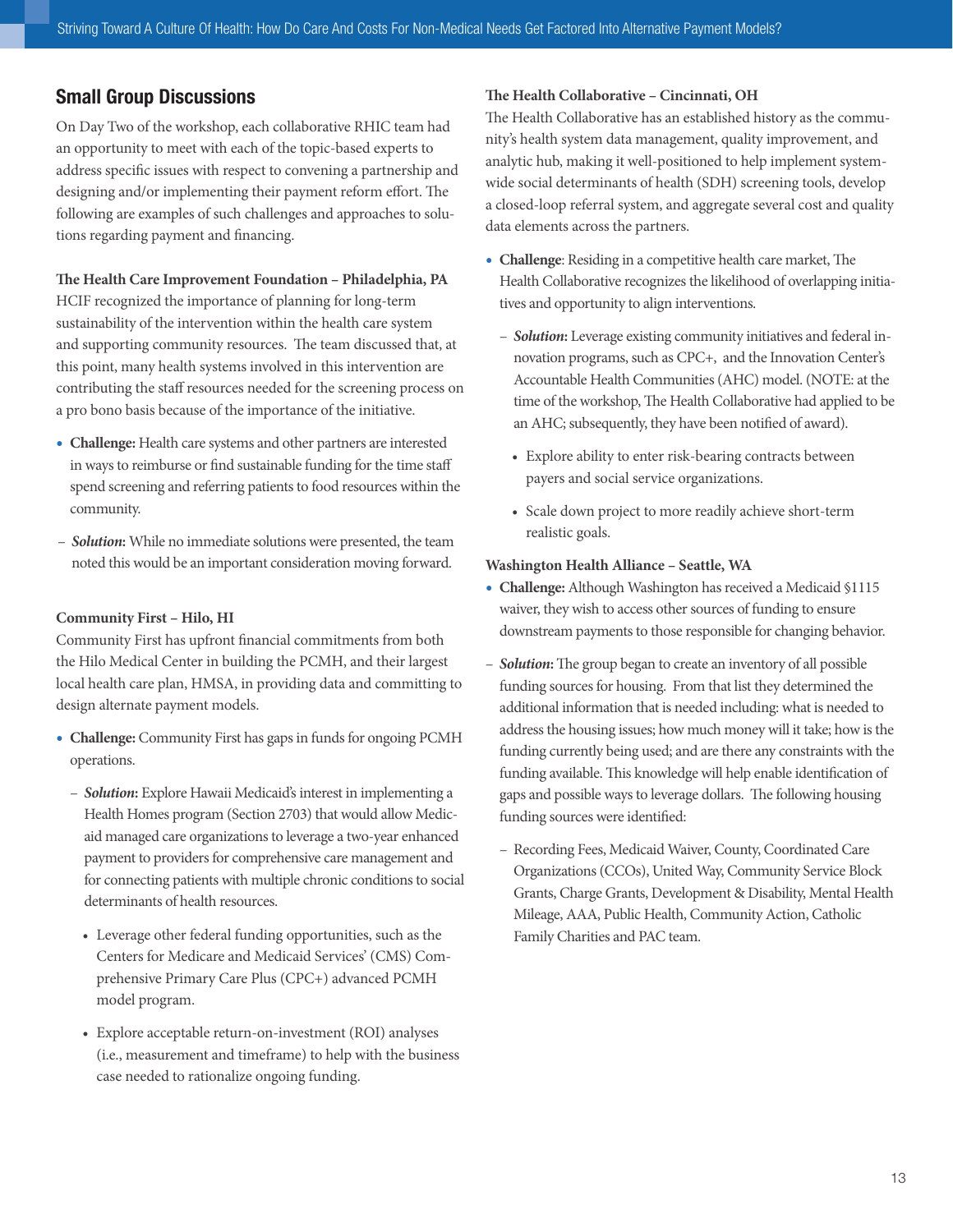## **Conclusion**

In exploring the challenges and barriers related to how health care purchasers, plans, and providers could support strategies for sustainable investment in non-clinical community-wide population health activities, this workshop succeeded. Participating community teams received guidance and encouragement from faculty members and, more importantly, from peers to continue this work. Participants benefitted from a sense of shared-learning and worthwhile investment, as well as sharpened skills and enhanced knowledge to apply in their own community interventions.

The Payment Reform for Population Health (P4PH) initiative, through technical assistance support by NRHI, will continue to provide follow-up to the five RHICs that participated in this workshop as well as the HealthDoers online community (https://healthdoers.org) via a series of virtual engagement events. These events will relate to the four main topics addressed throughout the workshop and provide opportunities for additional key stakeholders to engage with these ideas, best practices, and innovations.

## Workshop Participants FACULTY MEMBERS

#### **Jane Brock**

*Chief Medical Officer and Clinical Coordinator Colorado Foundation for Medical Care (CFMC)*

Jane Brock, M.D., M.S.P.H, is a medical director at Telligen, the Medicare Quality Improvement Innovation-Quality Improvement Organization (QIN-QIO) for Colorado. She is currently the medical director of the CMS QIO 11th Statement of Work for the National Coordinating Center (NCC). The NCC provides leadership and support to the QIN-QIOs in all their various initiatives including the reduction of unwanted hospital readmissions. Dr. Brock has provided clinical and quality improvement expertise in all care settings to a variety of CMS-funded projects. From 2008 – 2011, She served as the medical director of a 14-state QIO initiative to improve care transitions by improving information transfer between health care providers and patients, developing consistent workflow processes and increasing patient activation and satisfaction. This body of work has expanded into numerous QIN-QIO and other national initiatives aiming to improve the effectiveness and efficiency of care delivery through collective community action, integrating the efforts of medical service providers, community health support agencies and consumers/ patients. Dr. Brock spent 18 years as a general practice physician

and assistant director of the urgent care department at the Boulder Medical Center, and provided occupational medical services as the medical director of the medical department of a Lexmark printer manufacturing facility.

#### **Jonathan Mathieu**

*Vice President for Research and Compliance Center for Improving Value in Health Care*

Jonathan Mathieu, Ph.D., currently serves as Vice President for Research & Compliance and Chief Economist at the Center for Improving Value in Health Care (CIVHC) in Colorado. In this capacity, he is responsible for managing research activities related to CIVHC's strategic initiatives and ensuring compliance with applicable privacy, security and anti-trust laws and regulations. Prior to joining CIVHC, Dr. Mathieu served as an economist at the Food and Drug Administration and was also employed as an Assistant Professor of Public Policy at Georgetown University. Dr. Mathieu holds M.A. and Ph.D. degrees in Economics from the University of Colorado, and a B.S. in Applied Mathematical Economics from Oswego State University.

#### **Tricia McGinnis**

*Vice President of Programs Center for Health Care Strategies*

Tricia McGinnis, M.P.P., M.P.H., is Vice President of Programs at the Center for Health Care Strategies (CHCS). In this role, she helps guide CHCS's program development and leads initiatives to transform how care is paid for and delivered to improve the quality and reduce the cost of care received by Medicaid beneficiaries. Within this portfolio, Ms. McGinnis oversees a wide range of projects working directly with state Medicaid agencies, health plans, and providers to advance value-based payment models. Her team leads the organization's technical assistance to 38 states awarded the CMMI State Innovation Models (SIM) grants. She directs CHCS's multi-pronged efforts to advance Accountable Care Organizations (ACOs) in Medicaid programs. She also supports initiatives to promote greater linkages between population health and payment reform, including Medicaid participation in CDC's 6/18 Initiative; deliver technical assistance and tools that promote value-based purchasing in Medicaid; and address the social determinants of health. Prior to joining CHCS, Ms. McGinnis managed the provider performance measurement, improvement, and transparency program as a senior program manager at Blue Shield of California. Ms. McGinnis holds master's degrees in public policy and public health from the University of California, Berkeley. She received a bachelor of arts in political science and economics from Kenyon College.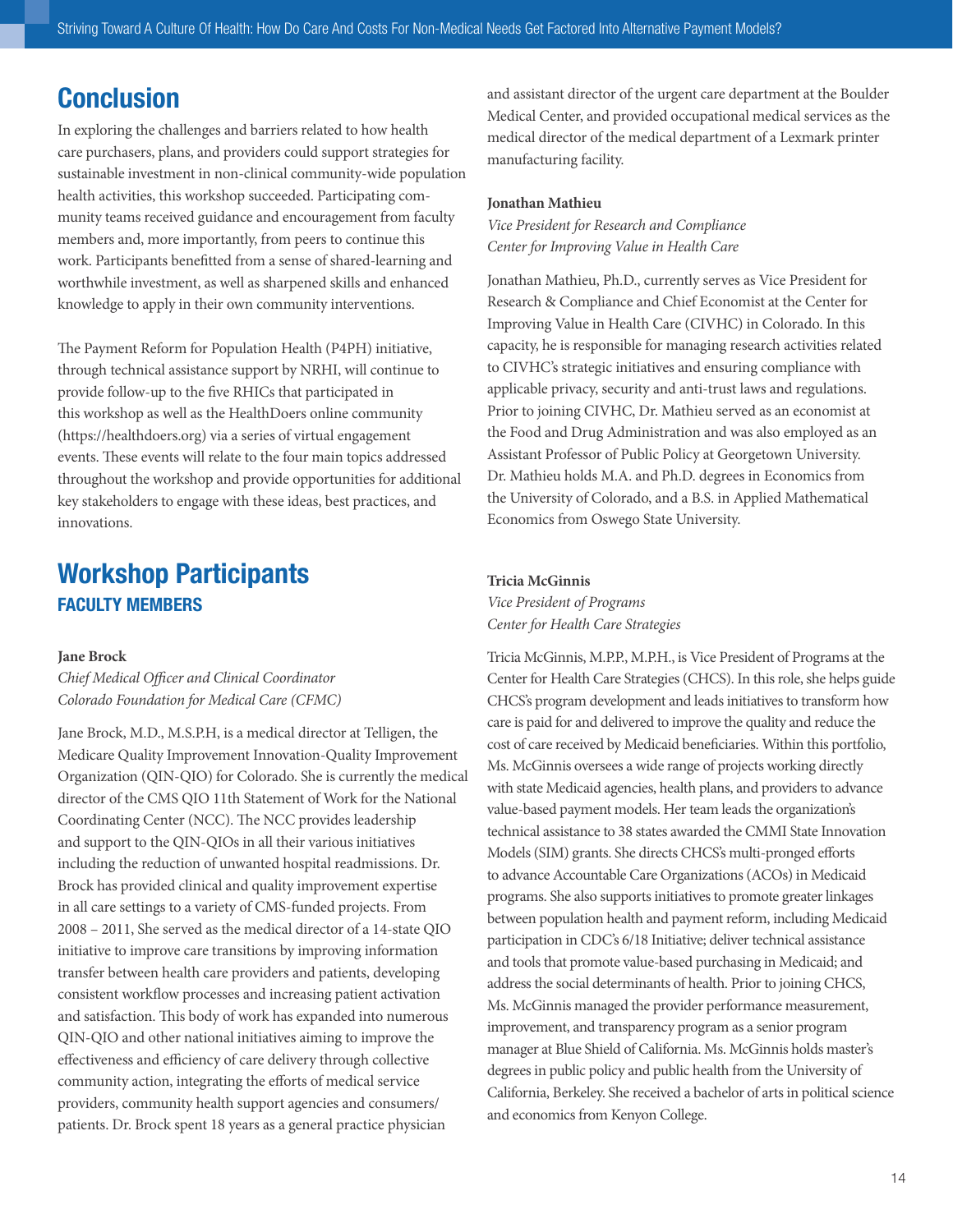#### **Elizabeth Mitchell**

### *President/CEO Network for Regional Healthcare Improvement*

Elizabeth Mitchell serves as President & CEO of the Network for Regional Healthcare Improvement, a national network of multistakeholder Regional Health Improvement Collaboratives with over 35 members across the U.S. She is the Vice Chair of the Physician Focused Payment Technical Advisory Committee, a Guiding Committee Member of the Health Care Payment Learning and Action Network (LAN), and on the Quality Improvement Strategy (QIS) Technical Expert Panel (TEP). Prior to leading NRHI, she was the CEO of the Maine Health Management Coalition, an employerled, multi-stakeholder regional collaborative working to improve the value of healthcare in Maine. Ms. Mitchell led the Coalition's performance measurement and public reporting program, and its strategy for engaging the public in the use of cost and quality information. While at the Coalition, she led many multi-stakeholder payment reform and healthcare system redesign efforts, established the Coalition's Data and Analytics program with a multi-payer claims database and was the nation's 4<sup>th</sup> designee in CMS's Qualified Entity Certification Program. Ms. Mitchell was integral to the development of Maine's successful State Innovation Model (SIM) grant in which the Coalition was named as the State's 'Implementation Partner.'

Ms. Mitchell served on the Board and Executive Committee of the National Quality Forum (NQF). She was a member of the Institute of Medicine's Consensus Committee on Core Metrics for Better Care and Lower Costs, and chaired this committee's Implementation Task Force. She served for several years on the Board of the National Business Coalition on Health and was the Chair of its Government Affairs Committee, and Vice-Chair and Chair of the Board of NRHI. Prior to being appointed CEO of the Maine Health Management Coalition, Ms. Mitchell worked for MaineHealth, Maine's largest integrated health system where she worked with employers and led several transparency and quality improvement efforts. She served two terms representing Portland in the Maine State Legislature, and chaired the Health and Human Services Committee. Ms. Mitchell has held posts at the National Academy for State Health Policy, and London's Nuffield Trust. She was selected for an Atlantic Fellowship in Public Policy by the Commonwealth Fund and the British Council. While in the UK, she completed the International Health Leadership Program at Cambridge University's Judge School of Management, while pursuing graduate studies at the London School of Economics.

#### **Aaron Truchil**

*Director, Strategy and Analytics Camden Coalition of Healthcare Providers*

Aaron Truchil, M.S., serves as the Director for Strategy & Analytics at the Camden Coalition, where he oversees the organization's applied data and research activities, including an integrated data system of health and social service data and applied population health research initiatives aimed developing an evidence base around community-based care and value-based care. Mr. Truchil's interests revolve around the intersection of data to promote greater transparency, more-informed decision-making, and more compassionate social policy. Prior to joining the Coalition, he worked as a Program Manager for CamConnect, a non-profit data warehouse in Camden that analyzes and reports on data on the City of Camden's revitalization. Mr. Truchil earned a Masters of Science in Social Policy from the University of Pennsylvania and a Bachelor of Arts from Wesleyan University.

#### **Lisa Dulsky Watkins**

*Director, Multi-State Collaborative Milbank Memorial Fund*

Lisa Dulsky Watkins, M.D., is the Director of the Milbank Memorial Fund Multi-State Collaborative (MC), a consortium of 22 state and regional multi payer primary care transformation programs. She is actively engaged in advocacy for new and continued support for these efforts and other innovations at the state and federal levels, specifically with the Innovation Center of the Centers for Medicare and Medicaid Services. The work of the MC is now focused chiefly on the Comprehensive Primary Care Plus program, the largest primary care transformation program ever introduced in the US. She is the former Chief of Operations for the Vermont Blueprint for Health, an early and successful state-wide health system reform program. She developed and led a multi-state learning collaborative for the National Academy for State Health Policy. Dr. Dulsky Watkins received her M.D. from the Perelman School of Medicine at the University of Pennsylvania and her B.S. from the City College of New York. She completed her internship and residency in Pediatrics at the University of Vermont College of Medicine and was in primary care practice as a board-certified pediatrician in Middlebury and Essex Junction, Vermont.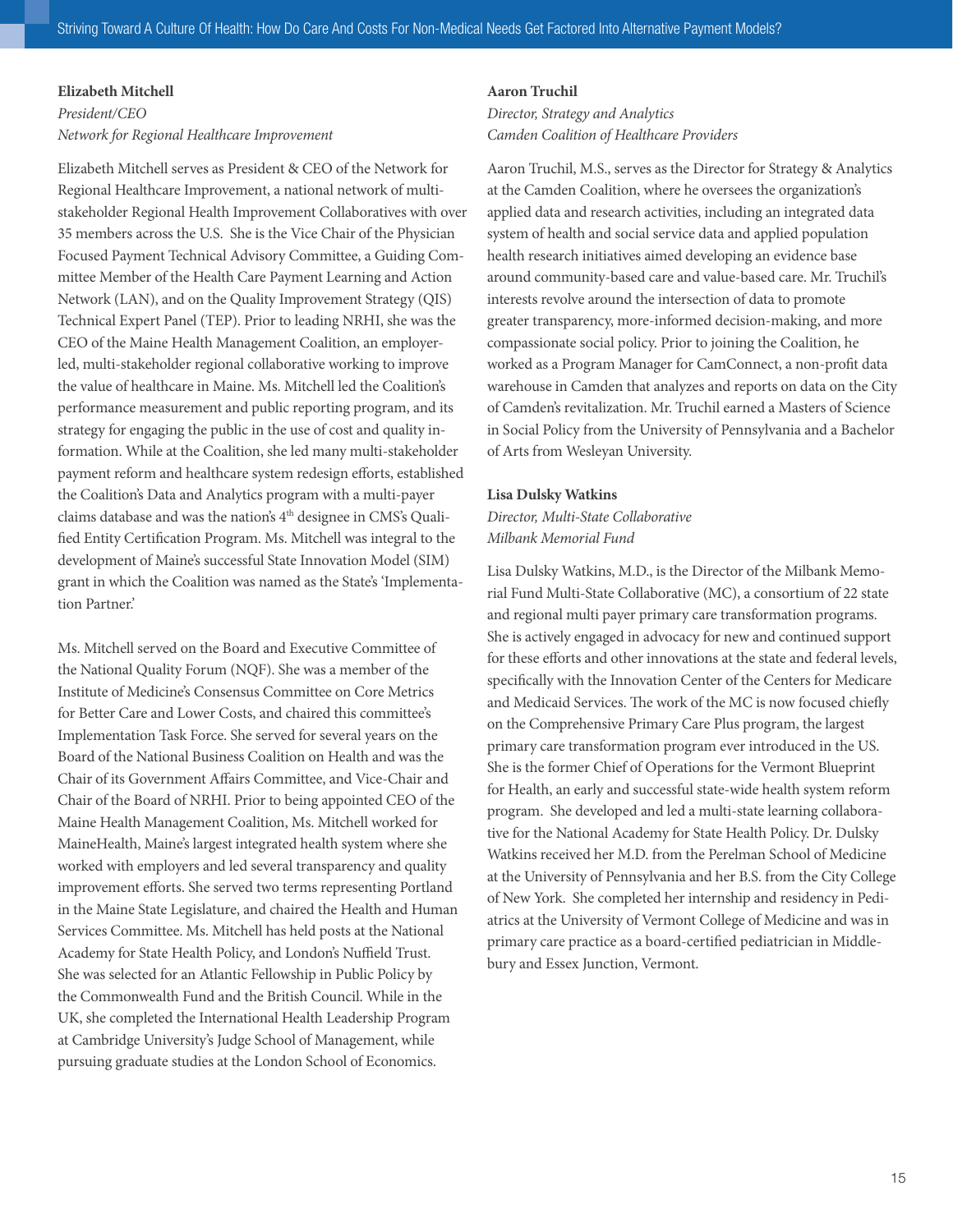### RHIC TEAM MEMBERS Community First—Hilo, HI

Mike Sayama (*team leader*) Executive Director Community First

Kimo Alameda Executive Director Office of Aging County of Hawaii

Brandee Menino CEO Hope Services

Kay Nordling Program Director/DIO Hawaii Island Family Medicine Residency Hilo Medical Center/Hawaii Health Systems Corporation

Justin Yoshimoto Office of Payment Transformation Blue Cross Blue Shield of Hawaii

### Greater Detroit Area Health Council—Detroit, MI

Kate Kohn-Parrott (*team leader*) President and CEO Greater Detroit Area Health Council

William Evo Director Physician Alignment St. Joe's Medical Group, St. Mary Mercy Livonia

Jacquetta Hinton Program Consultant Michigan Department of Health and Human Services

Scott Keller President Dynamis Advisors Inc.

Dave Law Executive Director Joy-Southfield Community Development Corporation

Ben Phillips Vice President, Real Estate Develop Detroit

### Health Care Improvement Foundation—Philadelphia, PA

Susan Choi (*team leader*) Senior Director Quality Partnerships & Initiatives Health Care Improvement Foundation

Cheryl Bettigole Director of Chronic Disease Prevention Philadelphia Department of Public Health

Mariana Chilton Professor, Health Management and Policy and Director, Center for Hunger-Free Communities Dornsife School of Public Health Drexel University

Betty Craig Chief Nursing Executive/VP Patient Services Temple Health

Grace Lefever Director, Strategic Medical Management Initiatives Amerihealth Caritas

Sara McCullough Associate Vice President, Impact United Way of Greater Philadelphia and Southern New Jersey

### The Health Collaborative—Cincinnati, OH

Mary Maune (*team leader*) Account Manager, Large Accounts The Health Collaborative

Ryan Adcock Executive Director Cradle Cincinnati

Sara Bolton Director of Programs & Services Operations The Health Collaborative

Craig Brammer CEO, The Health Collaborative

Ross Meyer Vice President, Community Impact United Way of Greater Cincinnati

Neil Tilow President/CEO Talbert House